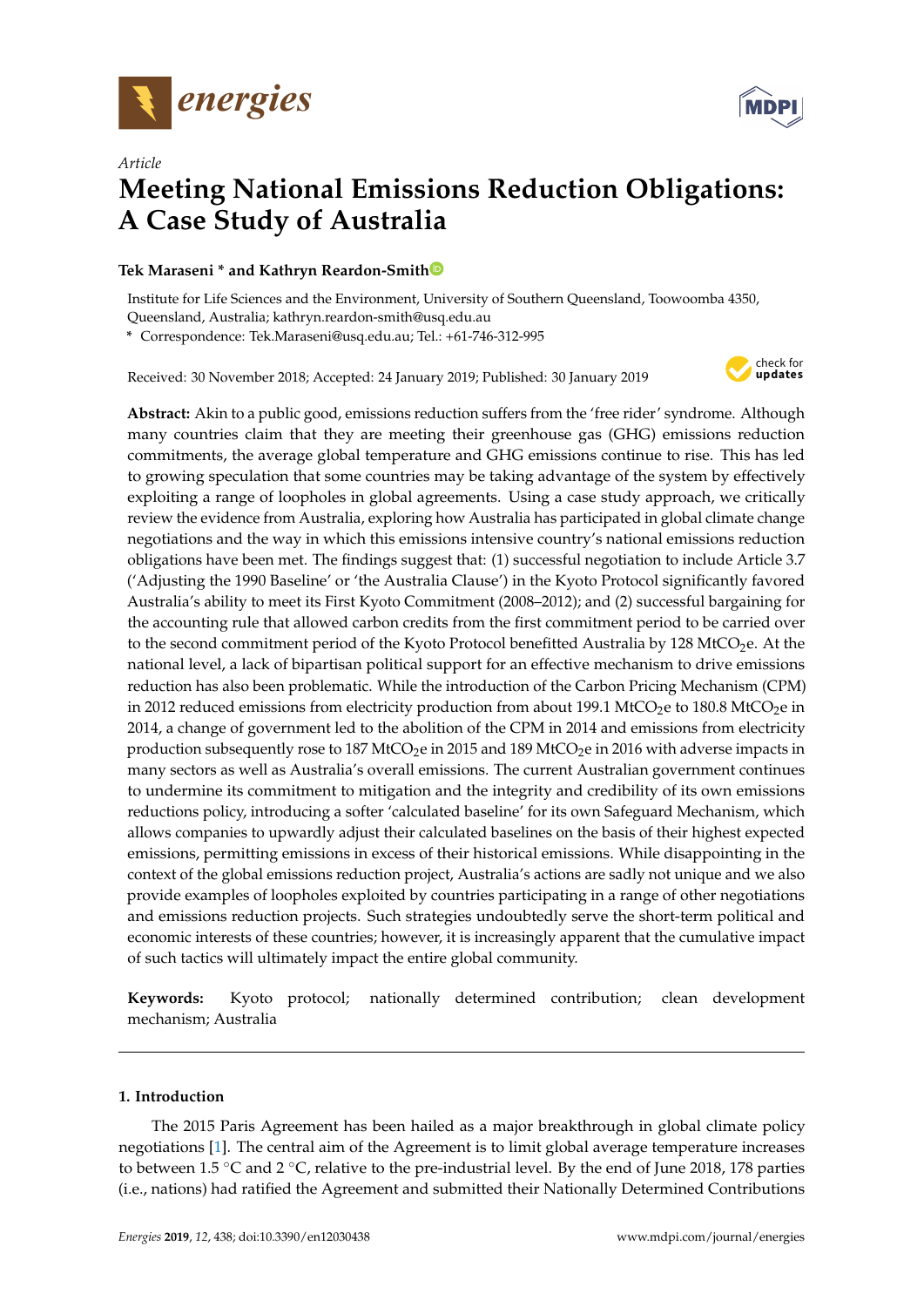(NDCs)—greenhouse gas (GHG) emissions reduction targets, which represent the basis of the Agreement [\[2\]](#page-10-1). However, despite this, and several previous global efforts, there remains little sign of a slowing down of global GHG emissions. For instance, between 2010 and 2016, global emissions from

anthropogenic sources increased from 50.1 GtCO<sub>2</sub>e [\[3\]](#page-10-2) to 51.9 GtCO<sub>2</sub>e [\[4\]](#page-10-3)—an annual increase of 0.6%. To meet the agreed target of keeping the global average temperature increase to below 2 ◦C, GHG emissions need to fall by more than  $4\frac{9}{7}$ , concurrent with projected global GDP growth of 2.1%/y [\[5\]](#page-10-4).

Part of the challenge is that the NDCs only cover about one third of the emissions reductions needed to avoid the 2 ℃ average global temperature increase threshold target. Even if these are realised, the carbon budget will still be about 80% short of the required GHG emissions reduction by 2030 and, by 2100, the Earth will be about 3.2 °C warmer compared to pre-industrial levels [\[4,](#page-10-3)[6\]](#page-10-5). Meeting the even more ambitious goal of avoiding a 1.5 °C rise seems extremely unlikely on current trajectories. To achieve their NDCs, most countries are heavily reliant on reduced emissions/increased carbon sequestration associated with land use, land use change, and forestry (LULUCF) [\[7,](#page-10-6)[8\]](#page-10-7). This is problematic and carries significant risk due to the non-permanent nature of such measures. Moreover, there are concerns about the transparency, integrity and credibility of the GHG estimates submitted by parties to the United Nations Framework Convention on Climate Change (UNFCCC) [\[9\]](#page-10-8). For example, in the case of the LULUCF sector, there is a 3 GtCO<sub>2</sub>e/yr difference in the cumulative GHG emissions based on country reports and those estimated in scientific studies [\[9\]](#page-10-8). Surprisingly, most of this difference comes from reporting by the more developed OECD (i.e. Organisation for Economic Co-operation and Development) countries, which claim their LULUCF sectors as an anthropogenic sink (removing a total of 1.9  $GtCO<sub>2</sub>e/yr$  from the atmosphere); in contrast, the Intergovernmental Panel on Climate Change (IPCC) AR5 report listed the global LULUCF sector as a net source  $(0.1 \text{ GtCO}_2\text{e/yr})$  [\[9\]](#page-10-8).

Globally, emissions from fossil fuel, cement, and industrial processes account for more than 70% of total carbon emissions [\[4\]](#page-10-3). Under current trends, achieving the Paris target will require that 80–90% of global coal, 35% of oil, and 50% of gas reserves remain in the ground [\[4\]](#page-10-3). The big question is 'to what extent can countries achieve this?' Most political leaders in the world are highly sensitive to the concerns of their voters, who, in turn, tend to be focused on the cost of living and are against further taxation. Therefore, in the face of climate change uncertainty, the overwhelming tendency of political leaders is to buy excuses and delay climate action. However, while this could meet their short-term national political interests, it is likely to have cumulative and potentially catastrophic global impact. For example, US President Trump's current decision to withdraw from the Paris Agreement increases the likelihood of 'lock-in' emissions-intensive activities and infrastructure, making future emissions reductions far more costly (at best) and potentially impossible to achieve [\[10\]](#page-10-9). Construction of a new coal fired power generator, for instance, will have impact over the lifespan of the facility, likely for another 50 years [\[10\]](#page-10-9).

Political leaders believe that, if they are responsive to the public sentiment of their voters, they do not need to be concerned about whether their decisions serve the greater global good [\[11\]](#page-10-10). Some studies support a direct link between trust in government and public support for development of pro-environmental [\[12](#page-10-11)[,13\]](#page-10-12) and climate-friendly policies [\[14\]](#page-10-13); however, recent research in Australia shows that political leaders/parties also have the ability to adversely influence voters' environmental positions, particularly when climate action comes at a perceived cost to 'jobs and growth'. In other contexts, there is also potential to overcome the polarisation of political viewpoints and build consensus when leaders have a common bipartisan view on environmental policies [\[15\]](#page-10-14).

Climate change is the most serious problem the global human society has faced and its solution must come from a collective, coordinated, clearly defined, ethical, and comprehensive response from all countries [\[16,](#page-10-15)[17\]](#page-10-16). However, being akin to a public good, emissions reduction suffers from the 'free rider' syndrome [\[18\]](#page-10-17), increasing the risk that each country may try to influence, if not manipulate, emissions reduction policies, rules, regulations, and activities in such a way to derive short-term national benefit, often at the longer-term cost to global society and the planet [\[19,](#page-10-18)[20\]](#page-10-19). Moreover, most of the highest GHG emitting countries, such as China, the USA, Canada, and Australia, are considered least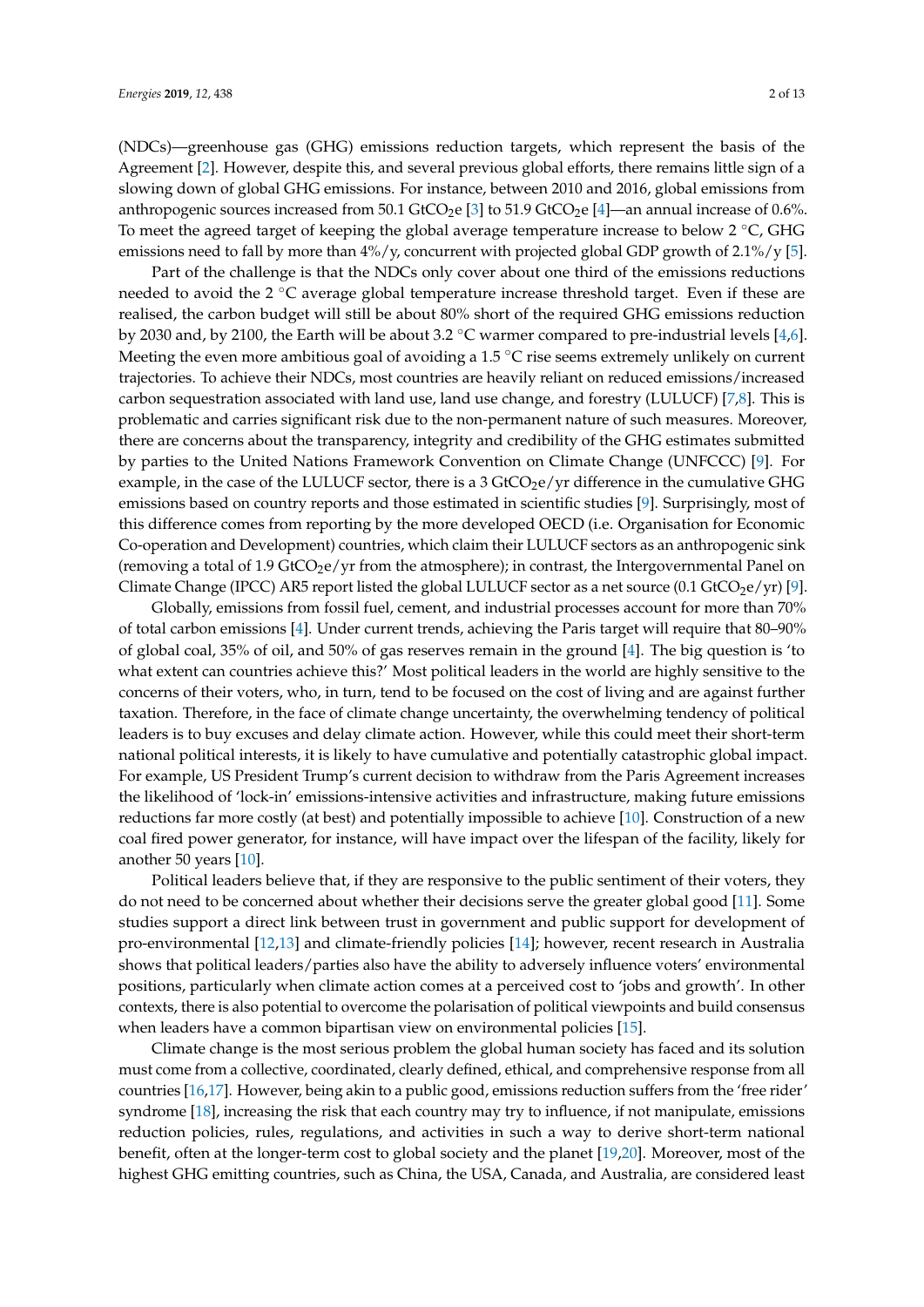vulnerable to climate change, while the lowest GHG emitting African and Small Island countries are considerably more vulnerable [\[18\]](#page-10-17). This further escalates the 'free rider' and 'forced rider' problem [\[18\]](#page-10-17), compounding injustice and inequality and threatening the 2030 Sustainable Development Goal (SDG) 10, which specifically aims to reduce inequality within and between countries [\[21\]](#page-10-20).

In this paper, taking Australia as a case example, we explore how global climate change negotiations have been conducted and the extent to which national emissions reduction obligations have been met.

### **2. Methods**

#### *2.1. Reasons of Selecting Australia as a Case Example*

We have elected to examine the Australian situation for two key reasons. Firstly, it makes an interesting test case; while Australia is a small contributor to global GHG emissions, accounting for 1.3% of the global total (China, the US, and India account for 23.7%, 12.9%, and 6.6%, respectively), in terms of per capita emissions, it is one of the highest (22.5 tCO<sub>2</sub>e) in the world [\[22\]](#page-10-21); and secondly, Australia is considered to be a successful country in meeting its global commitments. For example, it met its Kyoto Protocol First Commitment (2008–2012) and is on track to meet its Kyoto Protocol Second Commitment (2013–2020). Therefore, it provides an interesting example for the global community. Moreover, the authors are based in Australia and are regularly updated with the policy development process in Australia through different media.

#### *2.2. How We Conducted the Study*

We followed a systematic review approach in which we identified relevant studies including: (1) reports from Australian government departments; (2) National Communications to the United Nations Framework Convention on Climate Change (UNFCCC); (3) policy documents produced by the Australian Government; and (4) peer-reviewed journal articles related to the climate change negotiations and mitigation targets. In addition, the principal author has actively participated in two meetings of the Conference of Parties (COPs) to the UNFCCC. Key policy documents reviewed include: (1) White Paper for the Carbon Pollution Reduction Scheme; (2) terms and conditions of the first (2008–2012) and second (2013–2020) Kyoto Protocol; (3) Carbon Pricing Mechanism (CPM) and Emissions Trading Scheme; (4) Carbon Farming Initiatives (CFI, previously) and Emission Reduction Fund (ERF, Now); (5) historical trends and facts and figures of reverse auction; (6) Nationally Determined Contribution target for Paris Agreement; and (7) the safeguard mechanism. Details of these reports are discussed below.

#### **3. Results and Discussions**

#### *3.1. A Brief Snapshot of Australia's International Commitments*

Australia's former John Howard-led Liberal Government (1996–2007) played an important role in the formulation of the UNFCCC's Kyoto Protocol, but did not ratify the Protocol, saying that it would damage the fossil fuel dependent Australian economy [\[23\]](#page-10-22). Further, the Australian government of the day also demanded a level of commitment from developing countries, given their share of contributions to global GHG emissions was rapidly growing. For example, in 1990, developing countries contributed 40% of total global emissions, but, by 2013, this had grown to 60% [\[24\]](#page-11-0). Subsequently, keeping an election promise, the newly elected Kevin Rudd-led Labor Government ratified the Kyoto Protocol in December 2007 (effective from March 2008) and showed significant leadership in addressing climate change both domestically and internationally. As a result, Australia legally adhered to its Kyoto target, limiting emissions to 8% above 1990 levels during the first commitment period of 2008–2012. Since then, Australia has made two more international commitments: (1) The Kyoto Protocol Second Commitment Period (2013–2020), with a target of 5% emissions reduction below 2000 levels by 2020; and (2) the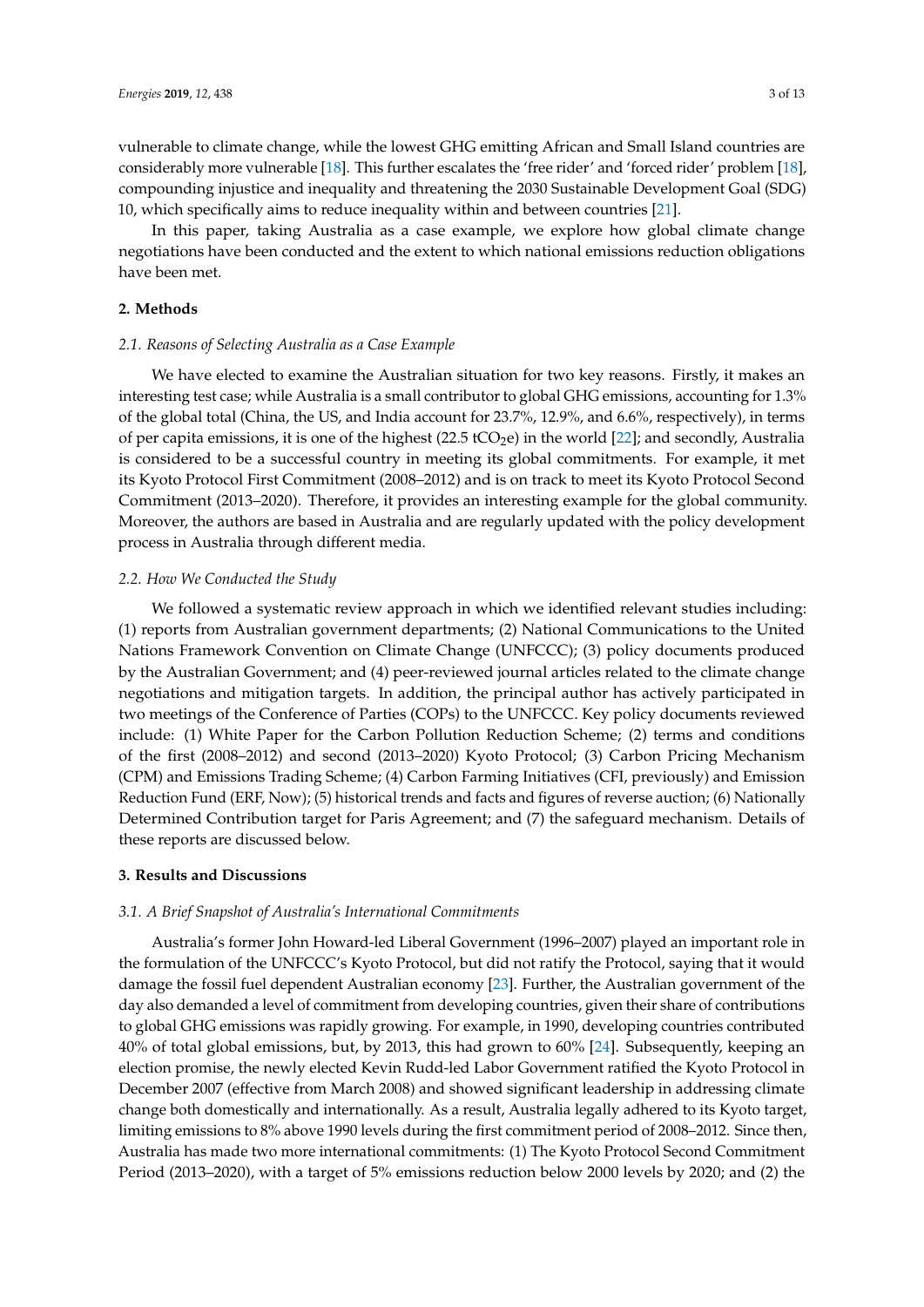2015 Paris Agreement NDC, with a target of 26–28% national emissions reduction below 2005 levels by 2030. While these commitments are substantial, the targets have been criticised on the basis that they are likely to be inadequate to meet the 1.5–2 ◦C warming limit set in the Paris Agreement. In fact, the 2030 emissions reduction target is some 1–3% above 1990 levels, excluding emissions from the LULUCF sector [\[25\]](#page-11-1). If most other countries followed Australia's example, warming would likely exceed 3–4 ◦C [\[25\]](#page-11-1). A developed and well-resourced country, such as Australia, could (and arguably, should) have aimed for deeper cuts and led the global community by example.

#### *3.2. Meeting the Kyoto Protocol First Commitment Period (2008–2012) Target*

The Kyoto Protocol set legally binding emissions reduction targets of at least 5.2% below 1990 levels by the end of the first commitment period (2008–2012). To achieve this collective target, each developed country (i.e., listed in Annex B of the Protocol) was given a specific emissions reduction target: For example, the European Union, by 8%; Canada and Japan, by 6%. Australia successfully argued for, and was generously allowed, an 8% increase in emissions over 1990 levels. Citing its coal dependent and emissions intensive economy, Australia claimed that it would still need to cut emissions from business-as-usual levels by 17% in order to meet its +8% target. Further, Australia bargained until the eleventh hour and was successful in keeping Article 3.7 (called the Australia Clause), which is about 'Adjusting the 1990 Baseline'. Australia was the only Annex B country to benefit from this clause and, as a result, was allowed to include its net emissions from deforestation in calculating its 1990 baseline emissions. This was a bonus to Australia, as, at the time, forest clearing for agricultural land uses (cropping and grazing) was rampant (about 546,000 ha/year in 1988) and a huge source of emissions. Although the rate of clearing has since significantly decreased, it still totaled 179,682 ha in 2013 (latest available data) [\[26,](#page-11-2)[27\]](#page-11-3).

Australian negotiators knew that they could predominantly rely on the LULUCF sector to meet the national Kyoto Target of +8%. In 1990, Australia's total emissions, including emissions from LULUCF, were 545 MtCO<sub>2</sub> and, by 2012, this had only marginally increased to 559 MtCO<sub>2</sub>e (Figure [1\)](#page-4-0). However, 1990 was the highest land clearing year in the country's history, with more than 80% of this occurring in Queensland [\[28\]](#page-11-4). Net emissions from LULUCF activities were about 132.6 MtCO<sub>2</sub>e in 1990; with the introduction of stringent vegetation management legislation (e.g., Vegetation Management Act in Queensland), by 2012, this had been drastically reduced to 14.4 MtCO<sub>2</sub>e. Thus, the 1990 baseline favoured Australia. In fact, when the Kyoto Protocol was signed in 1997, Australia had already reduced its LULUCF emissions by  $66.3$  MtCO<sub>2</sub>e from 1990 levels, which was already more than enough to offset its increased carbon emissions from the electricity (23.2 MtCO<sub>2</sub>e), stationary energy (7.1 MtCO<sub>2</sub>e), transport (10.9 MtCO<sub>2</sub>e), and fugitive emissions (0.9 MtCO<sub>2</sub>e) sectors (Figure [2\)](#page-4-1). Similarly, in 2008, the year in which the Kyoto Protocol became effective in Australia, LULUCF emissions had been reduced by  $79.5 \text{ MtCO}_2$ e—enough to offset increased emissions from electricity production (76.4 MtCO<sub>2</sub>e), Australia's largest ( $>35\%$  of total) GHG emitting sector. As a result of the massive decrease in forest clearing, Australia was not only able to meet its Kyoto Protocol first commitment period target, but was also able to secure 128 MtCO<sub>2</sub>e more in credit [\[29\]](#page-11-5). While this is more to do with good negotiating skills than moral compromise, Australia benefitted from its ability to successfully negotiate this deal, limiting the need for emissions reduction in sectors reliant on fossil fuel energy production and use, though arguably at the expense of the global community [\[18\]](#page-10-17).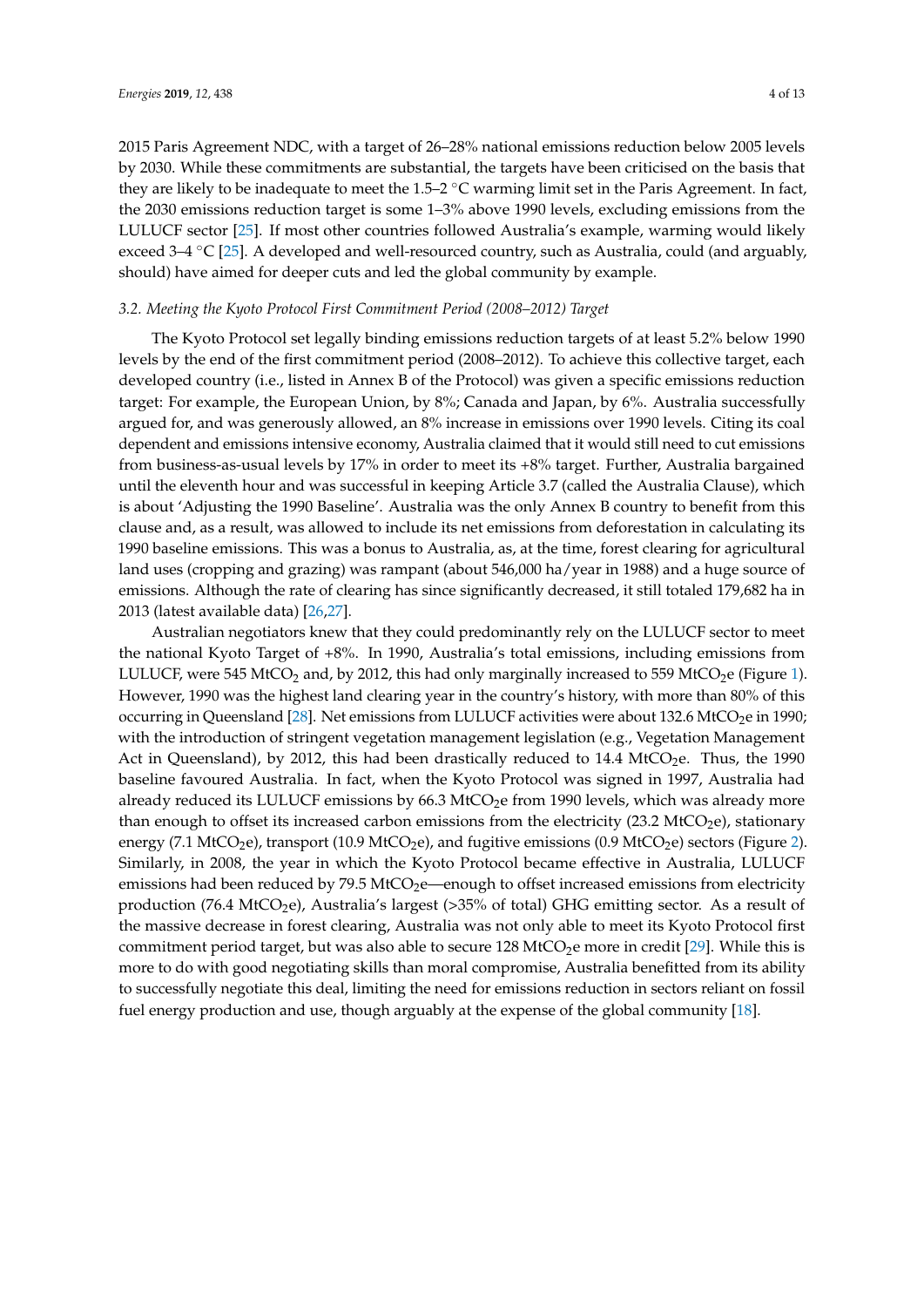<span id="page-4-0"></span>

**Figure 1.** Greenhouse gas (GHG) emissions from Australia during the 25 year period, 1990–2015. **Figure 1.** Greenhouse gas (GHG) emissions from Australia during the 25 year period, 1990–2015. (Data sources: total GHG emission data for year 1990 to 2012 from the UNFCCC [30]; year 2015 data (Data sources: total GHG emission data for year 1990 to 2012 from the UNFCCC [30]; year 2015 data from Australian Government (2016a/b); net emissions from land use, land use change, and forestry from Australian Government (2016a/b); net emissions from land use, land use change, and forestry (LULUCF) data from Department of Environment and Energy [\[31](#page-11-7)]. (LULUCF) data from Department of Environment and Energy [31]. Fi**gure 1.** Greenhouse gas (GHG) emissions from Australia during the 25 year period, 1990–4.<br>(Data sources: total GHG emission data for year 1990 to 2012 from the UNFCCC [30]; year 2015<br>from Australian Government (2016a/b)

<span id="page-4-1"></span>

Figure 2. Change in Australia's greenhouse gas emissions by sector from June 1990 to June 2016 [\[31\]](#page-11-7).

*3.3. Meeting the Kyoto Protocol Second Commitment Period (2013–2020) Target Meeting Period (2013–2020) 3.3. Meeting the Kyoto Protocol Second Commitment Period (2013–2020) Target*

As noted, for the Kyoto Protocol second commitment period (2013–2020), Australia has again pledged a relatively soft target of 5% emissions reduction below 2000 levels by 2020. Again, the Australian negotiating team was looking for relatively easy ways to meet its 2020 target. On Friday 4 December 2015, the Australian team successfully argued for the accounting rule that allowed its 128  $\rm MtCO_2$ e surplus carbon credits from the first commitment period of the Kyoto Protocol to be carried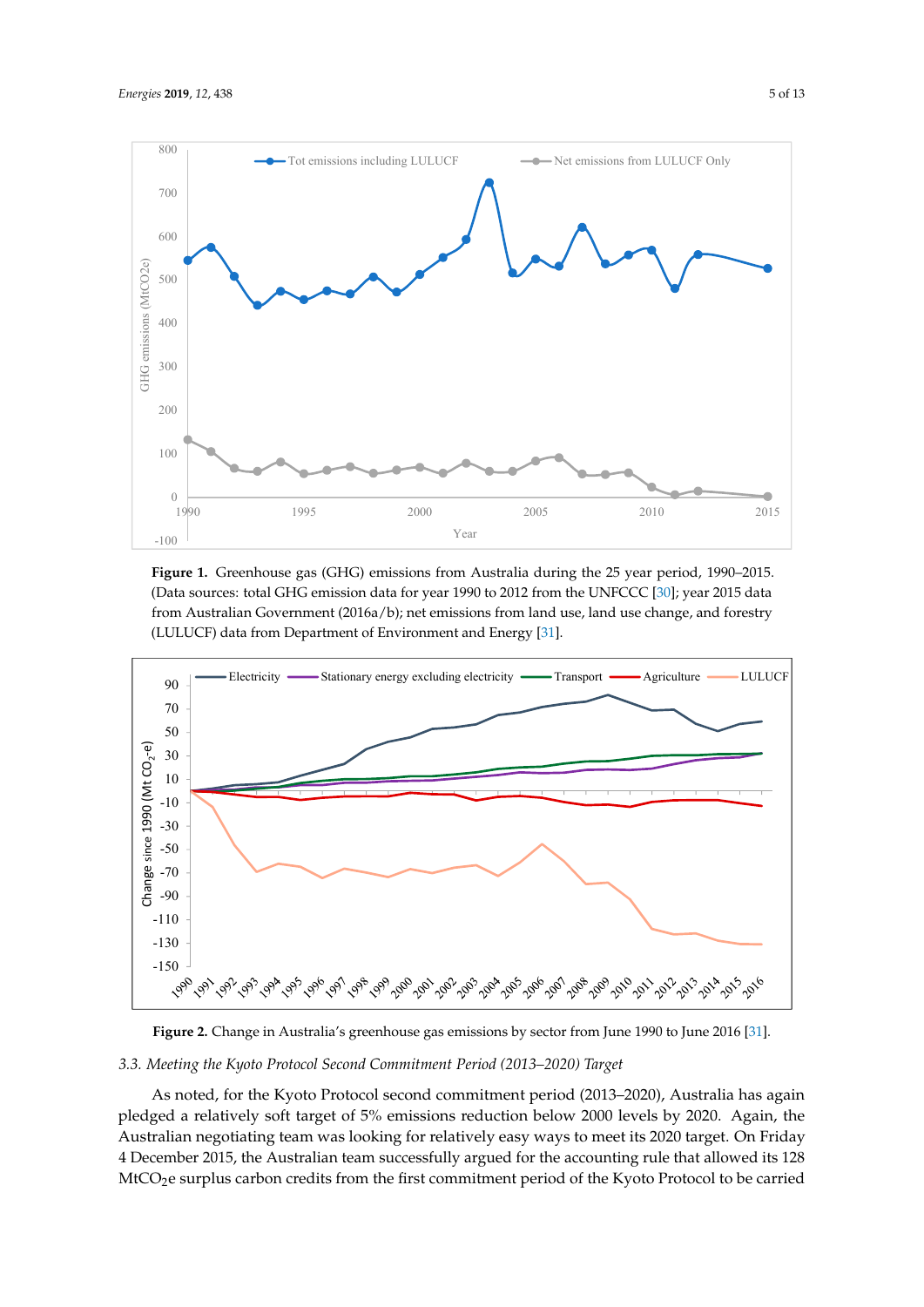over to the second commitment period. The Sydney Morning Herald (on 4 December 2015) praised this act, stating that "If Senator Robert Hill arrived home to a standing ovation from Howard government colleagues after securing the "Australia clause" in 1987, Greg Hunt is due at least a decent slap on the back from his Coalition mates". This all suggests a certain lack of commitment to the global pact to significantly address global warming and associated climate change, the risks of which will be both overarching and likely to significantly impact the Australian economy in the long run. For example, while there is little research in this area in Australia, a study in the US showed that transitioning to renewable energy sources and cutting carbon emissions by 30% from 2014 levels could deliver climate and public health benefits worth up to US\$93 billion/yr in 2030, far outweighing the costs of climate action, which were estimated at US\$8.8 billion [\[32\]](#page-11-8).

In order to meet its current 5% emissions reduction target, Australia, under the Julia Gillard-led Labor government (2010–2013), introduced a Carbon Pricing Mechanism (CPM) and a range of Carbon Farming Initiatives (CFI). The CPM (introduced on 1 July 2012) was comprehensive; it included all six major GHGs recognised by the Kyoto Protocol, covered many sectors, and accounted for >75% of the national GHG emissions at that time by bringing all companies that produced > 25,000 tCO2e of GHG emissions per year under the Scheme. Under the overarching Clean Energy Futures Plan, households were compensated for additional energy costs by the revenue derived from the emissions charge [\[33\]](#page-11-9). The carbon price was initially fixed at AU\$23 for the 2012–13 financial year and increased to AU\$24.15 for 2013–14. This fixed price system was to have transformed to an emissions trading scheme in 2014–15; however, under a subsequent change of government (this time to the Tony Abbott-led Coalition government), the CPM legislation was repealed on 1 July 2014, and replaced by the current Emission Reduction Fund (ERF) in December 2014.

When the CPM was introduced in 2012, emissions from electricity production, which was covered by the CPM, was about 199.1 MtCO<sub>2</sub>e—about 37% of total Australian emissions [\[31\]](#page-11-7). The impact of the CPM can be visibly seen in this sector (Figure [2\)](#page-4-1), with emissions from electricity production reduced to 187 MtCO<sub>2</sub>e in 2013 and 180.8 MtCO<sub>2</sub>e in 2014. Following the abolition of the CPM in 2014, emissions from electricity production rose (and continue to do so), totaling  $187 \text{ MtCO}_2$ e in 2015 and 189 MtCO<sub>2</sub>e in 2016 [\[31\]](#page-11-7). The abolition of the CPM has also impacted overall emissions; these had decreased between 2012 and 2014, but have since risen continuously. While abolishing the CPM serves the interests of major polluters in Australia, it fails both the Australian and global communities.

Having abandoned the CPM, Australia is now solely dependent on the ERF to meet its 2020 Kyoto Protocol target. Rather than imposing a penalty for emissions, the ERF provides incentives for emission reduction activities for a range of Australian economic sectors. Under the program, the Australian Government allocated AU\$2.55 billion in the 2014/15 budget. The Clean Energy Regulator, on behalf of the Australian government, has set a benchmark price and conducted a number of reverse auctions, which allow it to choose the lowest priced abatement programs on offer. So far, seven reverse auctions have been conducted (Table [1\)](#page-6-0) and 445 Carbon Abatement Contracts to the value of AU\$2.3 billion have been awarded [\[34\]](#page-11-10). The average price per tonne of CO<sub>2</sub>e abatement was relatively high in the first auction, bottomed out in the third auction, and has since gradually increased, with an average price over all seven auctions of AU\$11.97/tCO<sub>2</sub>e. The successful contractors have committed to delivering 192 Mt of CO2e abatement. The latest projections show Australia is currently on track to beat its 2020 target by 224 MtCO<sub>2</sub>e, including the 128 MtCO<sub>2</sub>-e surplus carryover from the Kyoto Protocol first commitment period [\[35\]](#page-11-11). Thus, it appears that the ERF will largely contribute to Australia meeting its 2020 commitment.

Under the ERF, most of the successful Carbon Abatement Contracts have been awarded in the land and agriculture sectors (Land: 125.5 Mt from vegetation projects and 13.5 Mt from savanna fire management projects; and Agriculture: 18.1 Mt), which in total account for >80% of the total contracted abatement [\[34\]](#page-11-10). The ERF allows farmers and other land managers to earn carbon credits by storing carbon or reducing GHG emissions on land. At the same time, they can adopt 'better management practices' (BMPs) and earn carbon credits and reputational benefits. A report from the Australian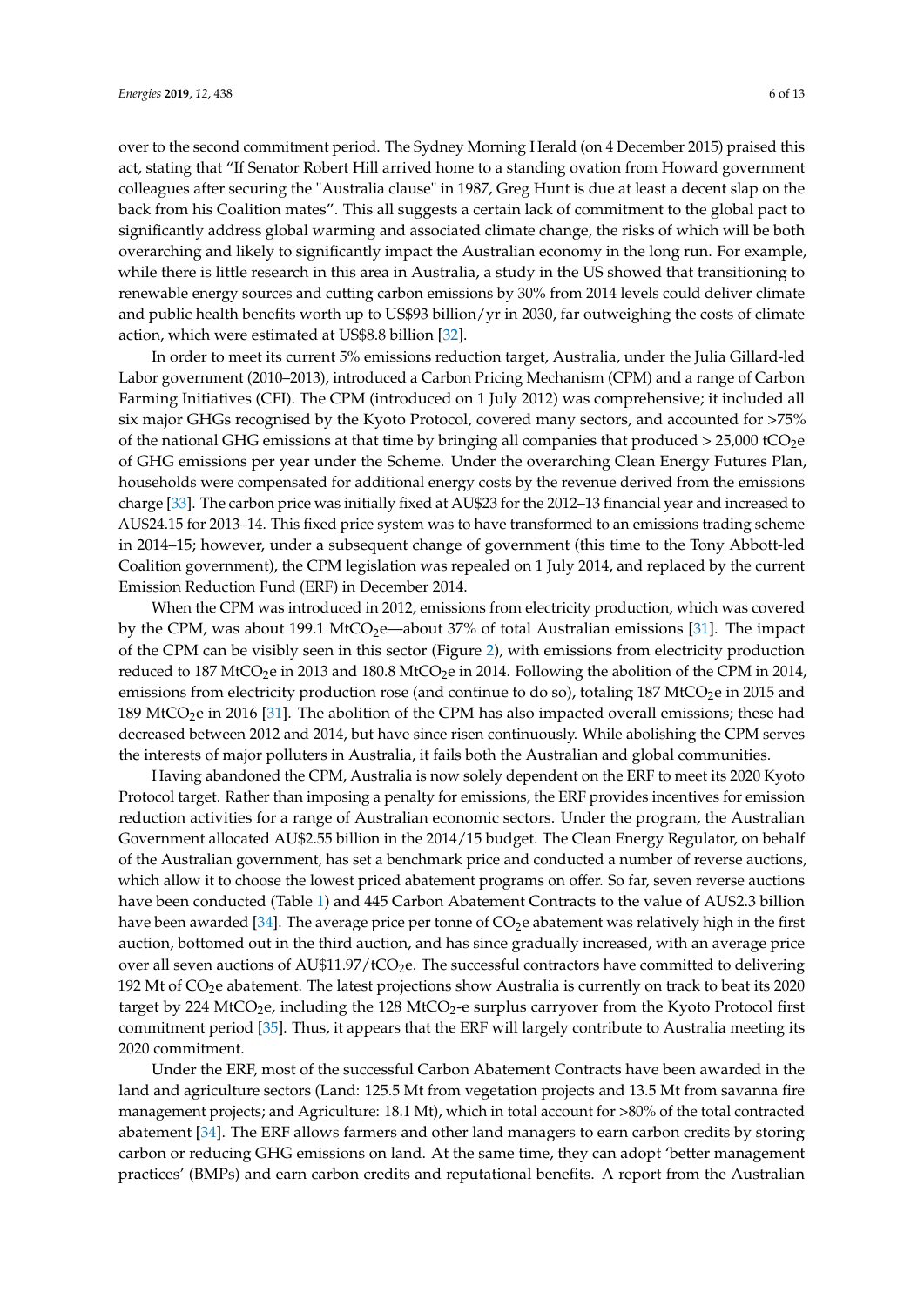Farm Institute [\[36\]](#page-11-12) shows that about AU\$239 million in annual revenue accrues to landholders who have been awarded contracts under the scheme. However, while reducing emissions from the land and agriculture sectors is a cost-effective way of meeting our Kyoto Protocol targets [\[23\]](#page-10-22), these sectors are also highly vulnerable to climate change and sequestered carbon can be released back into the atmosphere at any time. This issue of 'non-permanence' is well recognised internationally. Recognising such risks, the largest global carbon market, the European Emissions Trading Scheme, has never bought emissions abatements from these sectors [\[37\]](#page-11-13). This suggests that there is very real probability that carbon gains under the ERF could well be reversed under future adverse environmental conditions. While there are indeed additional benefits in many of the ERF projects, it could be argued that—rather than relying predominantly on these sectors—a resource-rich and capable developed country, such as Australia, should also commit to phasing out its carbon intensive coal power plants and investing in clean and energy efficient technologies. Yet, there is apparently little political will to do so.

|                                            | <b>Auction 1</b>    | Auction 2         | Auction 3         | Auction 4           | Auction 5         | Auction 6         | Auction 7         |
|--------------------------------------------|---------------------|-------------------|-------------------|---------------------|-------------------|-------------------|-------------------|
| Date of auction                            | $15-16$ Apr<br>2015 | $4-5$ Nov<br>2015 | 27–28 Apr<br>2016 | $16-17$ Nov<br>2016 | $5-6$ Apr<br>2017 | $6-7$ Dec<br>2017 | $6-7$ Jun<br>2018 |
| Number of<br>contracts awarded             | 107                 | 129               | 73                | 47                  | 31                | 26                | 32                |
| Purchased amount<br>(MtCO <sub>2</sub> e)  | 47                  | 45                | 50.5              | 34.4                | 11.25             | 7.95              | 6.67              |
| Average price<br>(AU\$/tCO <sub>2</sub> e) | 13.95               | 12.25             | 10.23             | 10.69               | 11.82             | 13.08             | 13.52             |
| Total cost<br>(AUD millions)               | 660                 | 557               | 516               | 367                 | 133               | 104               | 90                |

<span id="page-6-0"></span>**Table 1.** Key statistics of seven reverse auctions held under Australia's Emission Reduction Fund (2015–2018); dollars are AUD (adopted from 34).

### *3.4. Meeting the 2015 Paris Agreement Nationally Determined Contribution target*

After the 2015 Paris Agreement, all countries, except those that are least developed, each agreed to submit their NDCs. Australia has set its NDC target at 26–28% emissions reduction below 2005 levels by 2030. As previously noted, this target is not particularly ambitious, especially when compared to that of other countries. For example, (1) both New Zealand and Canada have set a 30% reduction target below 2005 levels (including LULUCF); (2) the European Union (EU) has set a 34% reduction on 2005 levels; (3) China aims to decrease its emission intensity by 60% to 65% on 2005 levels; and (5) South Korea will deliver 37% reduction on business-as-usual levels by 2030 [\[38\]](#page-11-14). Critically, the Australian target may also be insufficient to meet the Paris Agreement global climate target [\[25\]](#page-11-1).

In order to meet its 2030 target, Australia currently plans to continue the ERF after 2020. In addition, it has implemented a Safeguard Mechanism (SM) from 1 July 2016 (Commonwealth of Australia, 2017). The SM applies to 146 businesses, which emit  $>100,000$  tCO<sub>2</sub>e/yr of direct emissions, covering >50% of total national emissions. However, the critical aspect of any SM is how it sets the baseline for different companies and how deeply they reduce emissions over time. Initially, baselines were to be based on the highest level of a company's emissions during 2009/10 and 2013/14, as reported under the National Greenhouse and Energy Reporting (NGER) framework; however, the government subsequently allowed a softer approach, referred to as a 'calculated baseline' [\[39\]](#page-11-15)). Under this new approach, if a company reasonably expects its emissions to exceed its reported NGER baseline, it can apply for a calculated baseline. With this amendment, starting from 1 July 2016, a company with a reported baseline is allowed to upwardly adjust its calculated baseline on the basis of its highest expected emissions over the subsequent three-year period (2016/17 to 2018/19), effectively allowing companies to emit more than their historical emissions. The Clean Energy Regulator has already approved many calculated baselines. For example, by January 2018, 57 industrial facilities had been granted permission to increase their emissions baselines, allowing them an additional 22 MtCO<sub>2</sub>e per annum [\[40\]](#page-11-16). This provision undermines the integrity and credibility of emissions reductions and may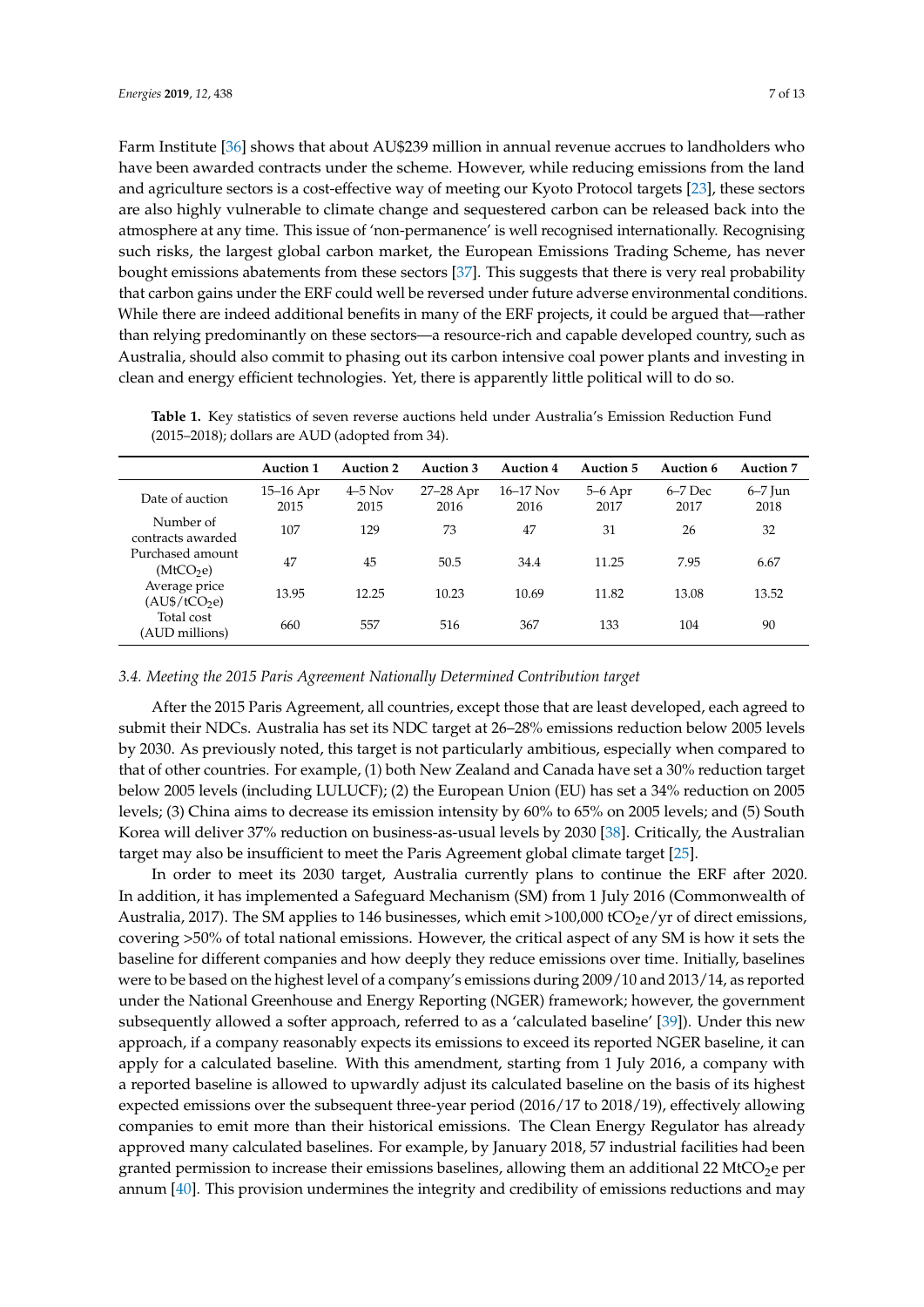not serve the Government's own core objective, which is "to ensure emissions reductions purchased by the Government are not offset by significant increases in emissions above business-as-usual levels elsewhere in the economy" [\[41\]](#page-11-17).

An Australian Government [\[35\]](#page-11-11) report suggests that, from 2021 to 2030, Australia needs to reduce its total emissions by 990 MtCO<sub>2</sub>e to meet its 2030 target. Of the AU\$2.55 billion committed ERF funds, only AU\$250 million are currently unspent. When spent (based on the average outcome from Table [1\)](#page-6-0), the ERF is expected to deliver about 242 MtCO<sub>2</sub>e abatements by 2030, which is insufficient to meet Australia's 2030 target. To meet its 2030 targets solely by means of the ERF, it is estimated that an additional AU\$24 billion investment is required [\[38\]](#page-11-14). Given this, it should not be a surprise, in upcoming climate negotiations, to see Australia bargaining to carry over its surplus carbon from the 2020 target.

However, this is not the only option. Using a Marginal Abatement Cost (MAC) curve across 10 sectors of the Australian economy, Reputext [\[40\]](#page-11-16) has identified more than 150 GHG abatement measures and suggests that Australia could cut emissions by 600 MtCO<sub>2</sub>e (to 45%) below 2005 levels by 2030 at a cost of under US\$16/tCO<sub>2</sub>e, with the electricity generation and land sectors identified as the most effective sectors within which the largest levels of GHG emissions abatement might be achieved. This analysis indicates that emissions reductions in Australia are possible and at far less cost relative to a similar scale of cut at the global level, which has been estimated at some US\$100/tCO<sub>2</sub>e [\[4\]](#page-10-3). Further, if the Australian government is serious about real emissions reduction, it could increase the effectiveness of the SM by: (1) expanding it to cover all facilities that emit >25,000 tCO<sub>2</sub>e/yr, reducing the current threshold of 100,000 tCO<sub>2</sub>e/yr; (2) reducing baselines over time and in line with the national targets for 2030; and (3) allowing companies/facilities to trade emissions (effectively, an emissions trading system) between themselves. In the latter instance, some of the facilities covered under the SM may have lower marginal costs of emissions reduction and may therefore have greater capacity to reduce emissions, which could then be sold to other companies with inherently higher marginal abatement costs. As a result, Australia as a whole would then have the capacity to effectively and efficiently achieve its 2030 emissions target.

Meanwhile, Australia may plan to use international credits to help meet its 2030 emissions target from 2020 [\[25\]](#page-11-1), although the rules for this are not yet established. In a recent UNFCCC meeting, Australia strongly lobbied in favour of using international credits, as did some 60 other nations [\[22\]](#page-10-21). However, this is a complex area. There are several types of international carbon credits and the credibility of these is an important issue. For example, Norway has bought 30 million carbon credits from Clean Development Mechanisms to meet its 2020 target. These CDM credits are very cheap, costing less than a dollar (USD) per abatement [\[42\]](#page-11-18). On the other hand, citing the non-permanent nature of CDM credits, the EU is not buying any bio-sequestration based carbon credits to meet its emissions reduction targets. Again, as a developed nation with significant capacity to set a leading example, Australia should select those international credits which, though more expensive, are reputed for their credibility and integrity in the international market (e.g., the EU and Tokyo ETS and California Cap and Trade programs [\[43\]](#page-11-19).

#### **4. Further Discussion**

#### *4.1. Australia is not Alone*

Of course, Australia is not alone in finding and using loopholes to effectively gain advantage; many other countries and companies operate in a similar manner. For example, the Clean Development Mechanism (CDM) of the Kyoto Protocol was developed with twin objectives, providing sustainable development opportunities for developing countries and enabling developed countries to meet emissions reduction targets in a cost-effective way [\[2\]](#page-10-1). In addition, a range of projects may be registered under the CDM [\[44\]](#page-12-0), some of which have little sustainability benefit. One example is the hydrofluorocarbon (HFC-23, used in refrigeration) reduction/avoidance projects [\[45](#page-12-1)[,46\]](#page-12-2). Given this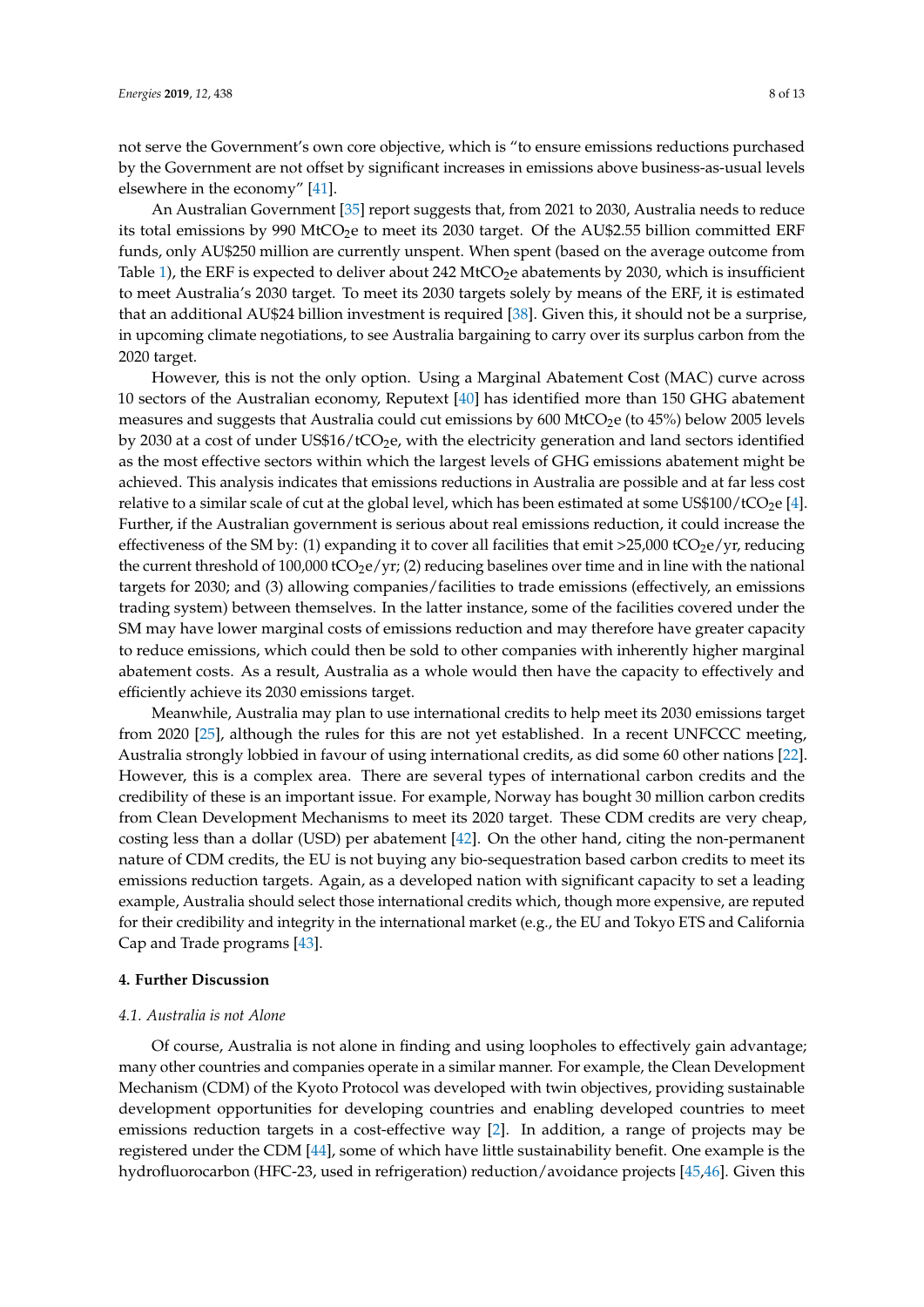gas has 11,700 times more global warming potential than  $CO<sub>2</sub>$ , refrigerant companies find it cheaper to install an incinerator to burn HFC-23 and then sell carbon credits into the carbon markets. In fact, these companies earn millions of dollars from these credits and considerably more than they do from selling their refrigerator products [\[42\]](#page-11-18). Somewhat surprisingly, investors from a number of developed countries (such as Canada, Netherlands, Italy, Denmark, Finland, Sweden, Germany, UK, Switzerland, Japan, Norway, and Spain) have been involved in these obviously problematic projects [\[42\]](#page-11-18).

Other countries, such as Congo, Ghana, and India, amended their 'forest' definition in 2008 to better align with the requirements of the CDM program [\[47\]](#page-12-3). Under the CDM, each project is individually considered and the case can be made for additionality; therefore, these loopholes are easily exploited [\[48\]](#page-12-4). For example, in 2008, India successfully negotiated a change in its definition of a forest to make agroforestry with shrubs (such as Jatropha) an eligible activity under the CDM. In another example, estimates of the area of deforestation and forest degradation, and, hence, reference emissions levels (RELs), are significantly impacted by the definition of forest used. In Indonesia, the total area of deforestation between 2000 and 2009 was 4.9 million ha when using the United Nations Food and Agriculture Organisation (FAO) definition, 18% higher when using a 'natural forest' definition, and 27% higher when using the national definition [\[49\]](#page-12-5). Countries can exploit such loopholes to negotiate for an upward shift in RELs by using the forest definition that best suits their interests. Similarly, many countries, in submitting their REL to the UNFCCC, apply a land cover based definition for 'deforestation' rather than a land use based definition [\[50\]](#page-12-6). This approach will overestimate the emission reductions associated with deforestation by: (1) not considering regrowth potential; and (2) if the criteria for forest definition is 'over 10% crown cover', reduction in crown cover to under 10% can change the classification to non-forest area (i.e., deforested) [\[51\]](#page-12-7).

Other developed nations also fail to fulfil their global commitments. Part of this lies in the fact that some of the highest GHG emitting countries, such as the USA and Canada, are also considered least vulnerable to climate change. Such countries may consequently feel less inclined to disburse committed funds for mitigation and adaptation projects in developing countries. To date, the \$US100 billion a year commitment has not been realised and there is need for further agreement on the post-2025 collective finance goal from developed countries. Failure to deliver on these commitments would not only affect the global climate stablishing goal, but would also compromise global capacity to achieve the 2030 Sustainable Development Goal (SDG 10) to 'reduce inequality within and between countries' [\[52\]](#page-12-8). Further, the vested interest of some oil states (Russia, US, Saudi Arabia, and Kuwait) was particularly evident in COP24 in Poland, when they strongly objected to the adoption of the IPCC's Special Report of a 1.5  $\degree$ C threshold, pushing instead for a 'take note' response [\[53\]](#page-12-9). These multiple lines of evidence indicate that many countries appear to come to the negotiation table to realise their vested interests rather than to solve this critical global challenge.

#### *4.2. Issues and Potential Solutions*

Several other issues further complicate the global mitigation agenda. Firstly, as noted, even if all countries met their nationally determined contributions (NDCs), they cannot meet the 2 ◦C climate change target [\[6\]](#page-10-5). Compared to 2005,  $CO<sub>2</sub>$  emissions for the top 10 emitting countries will increase by 26.5–36.5% by 2030 [\[54\]](#page-12-10). Among these countries, the USA, Japan, Germany, South Korea, Saudi Arabia, Iran, and Indonesia are predicted to be unable to meet their NDCs [\[54\]](#page-12-10). Moreover, President Trump has informed the UNFCCC Secretariat that the US will withdraw from the Paris Agreement and is no longer obliged to meet its NDC. Similarly, Brazil is also considering exiting the Paris Agreement.

Secondly, without a credible global carbon mechanism, the Paris Commitments cannot be achieved; yet, discussion on the development of an international carbon market is still pending. There are several existing carbon markets, such as the EU and Tokyo ETS, California Cap and Trade programs, and CDM and Joint Implementation under the Kyoto Protocol [\[42,](#page-11-18)[43\]](#page-11-19). Developing national and international carbon markets crucially relies on understanding the concerns around existing marketing mechanisms and companies' preferences [\[55\]](#page-12-11), without which the carbon market would be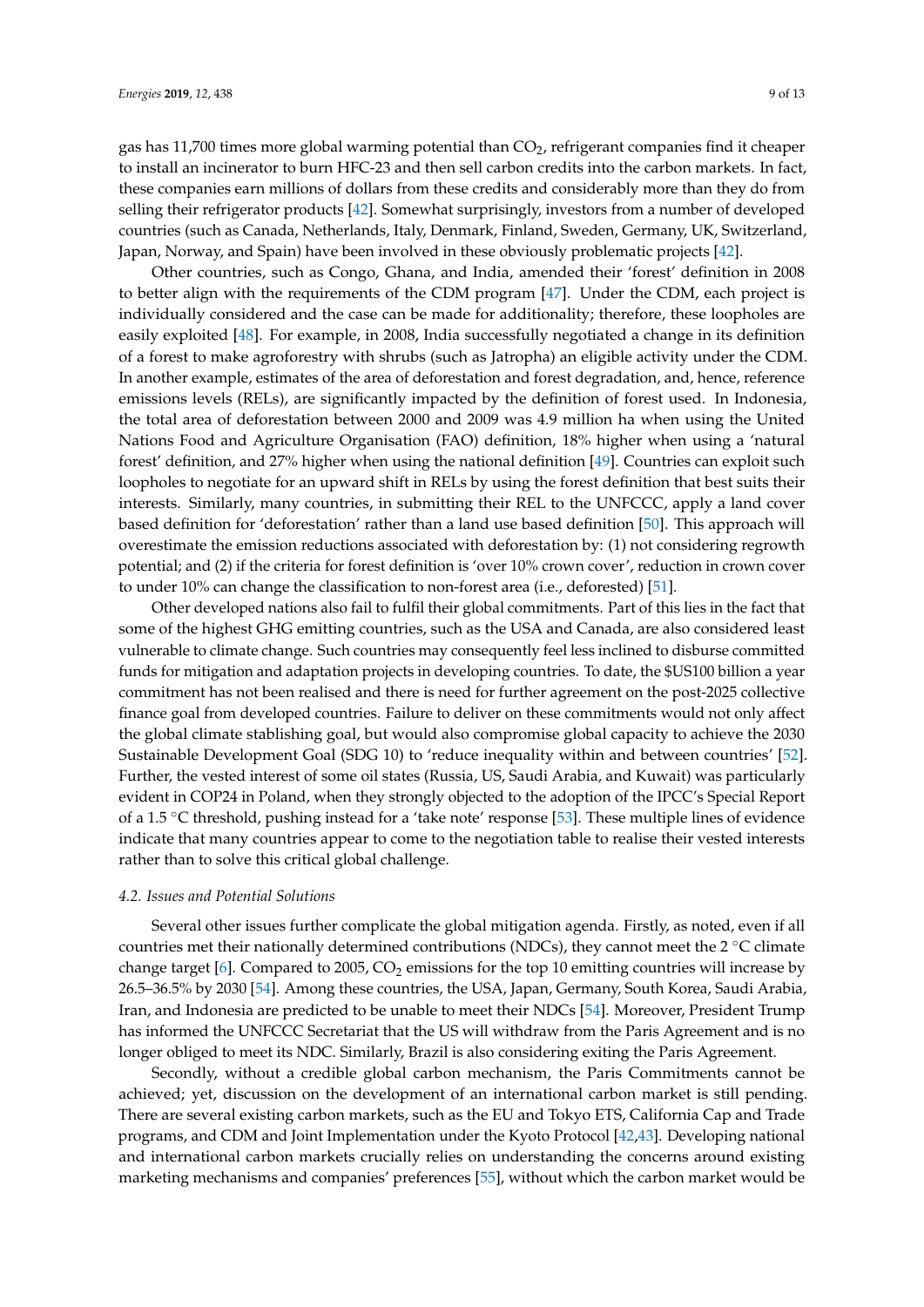unable to achieve its desired objectives. More importantly, those industries with lower energy intensity and advanced production technologies can contribute more and should therefore be prioritised in the design of the international market mechanism [\[55\]](#page-12-11).

Thirdly, many towns and cities around the world, such as Melbourne and Copenhagen, have declared "net zero emissions" goals by 2020 [\[56\]](#page-12-12). They are adopting a wide range of environmental policies, including improving energy efficiency and transitioning towards renewable energies [\[56\]](#page-12-12). Globally, the share of renewable energy is about 11% of global energy production, but its estimated potential share is about 60% [\[57\]](#page-12-13). Therefore, there is ample opportunity for global energy transition; however, appropriate national and international policies are necessary for this transition to be realised. Another way of achieving emissions targets at local and regional levels is to jointly use the 2006 IPCC methodology and the ISO 14064-1 certification standard. These provide the basis for developing best practice environmental policy and management decisions. For example, in Central Italy, where they have been successfully applied, they are predicted to deliver significant reductions in GHG emissions [\[58\]](#page-12-14).

Finally, while researchers have developed marginal abatement cost curves for different sectors in many countries, the adoption of cost-effective emissions measures remains rare. As noted, Australia could cut its emissions by 45% from 2005 levels by 2030 at far less cost ( $\langle$ US\$16/tCO<sub>2</sub>e) than that of a similar scale of cut at the global level, which has been estimated at some US\$100/tCO<sub>2</sub>e [\[24,](#page-11-0)[40\]](#page-11-16). Directing scarce resources into the right abatement measures would also have sustainable financial and environmental benefits for both Australia and the global community [\[59\]](#page-12-15). In addition, mitigation measures have multiple synergies with Sustainable Development Goals, including: Health; Clean energy; Cities and communities; Responsible consumption and production; and Oceans (SDGs 3, 7, 11, 12, and 14, respectively) [\[60\]](#page-12-16).

### **5. Conclusions**

Climate change is one of the most serious problems the global community has faced and its solution must come from a collective, coordinated, clearly defined, ethical, and comprehensive response from all countries. While each country reports success in its efforts to reduce GHG emissions and meet their international Kyoto protocol and Paris Agreement commitments, it is increasingly evident that many countries attempt to gain a 'free ride', negotiating special consideration, exploiting loopholes, and/or gaming the system of international agreements on climate action to gain short-term domestic political and economic benefit.

As we have shown, neither developed countries, such as Australia, nor developing countries are innocent of this; nor is any country immune to the potential consequences—both direct (e.g., increasing climate variability; increased frequency and intensity of extreme weather events) and indirect (e.g., declining agricultural productivity; pressure from environmental refugees escaping extreme weather events in neighbouring countries; loss of ecological services with the collapse of ecosystems; increased geopolitical conflict)—if the global community fails to address the drivers of climate change as a matter of urgency. However, we argue that, as a developed and resourceful country, Australia could and should be leading the world by example, especially as, compared to many other countries, its emissions reduction potential is significant.

Real progress in reducing emissions and addressing the overall threat to global security posed by climate change requires honest and concerted effort by all parties. In the interests of all, the international community should, wherever possible, guard against actions driven by the parochial and vested interests of individual countries.

**Author Contributions:** T.M. designed research and collected and analysed the data; T.M. and K.R.-S. wrote the manuscript and approved the final version.

**Acknowledgments:** We thank the University of Southern Queensland for logistical support.

**Conflicts of Interest:** The authors declare no conflict of interest.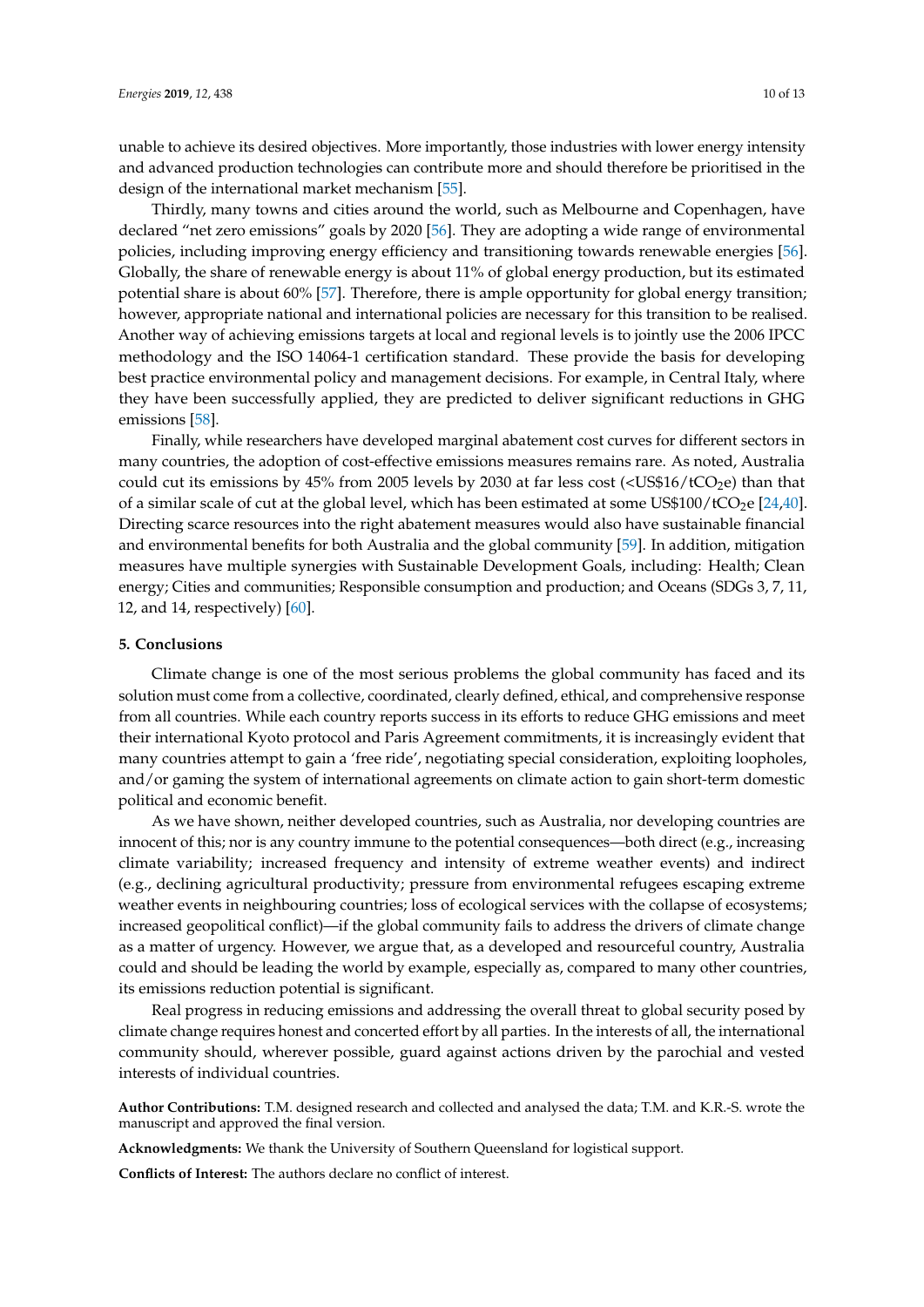## **References**

- <span id="page-10-0"></span>1. Morgan, J.; Northrop, E. Will the Paris Agreement accelerate the pace of change? *WIRES Clim. Chang.* **2017**, *8*. [\[CrossRef\]](http://dx.doi.org/10.1002/wcc.471)
- <span id="page-10-1"></span>2. UNFCCC. Reducing Emissions from Deforestation and Forest Degradation and the Role of Conservation, Sustainable Management of Forests and Enhancement of Forest Carbon Stocks in Developing Countries (Redd-Plus). Available online: <https://unfccc.int/topics/land-use/workstreams/reddplus> (accessed on 4 July 2018).
- <span id="page-10-2"></span>3. Technical Summary of Climate Change 2014: Mitigation of Climate Change. Available online: [https:](https://www.ipcc.ch/report/ar5/wg3/) [//www.ipcc.ch/report/ar5/wg3/](https://www.ipcc.ch/report/ar5/wg3/) (accessed on 24 June 2018).
- <span id="page-10-3"></span>4. A UN Environment Synthesis Report. United Nations Environment Programme (UNEP). Available online: [https://wedocs.unep.org/bitstream/handle/20.500.11822/22070/EGR\\_2017.pdf](https://wedocs.unep.org/bitstream/handle/20.500.11822/22070/EGR_2017.pdf) (accessed on 10 June 2018).
- <span id="page-10-4"></span>5. PricewaterhouseCoopers International Limited (PWC). Is Paris Possible? The Low Carbon Economy Index 2017. Available online: <https://www.pwc.se/sv/pdf-reports/energi/low-carbon-economy-index-2017.pdf> (accessed on 5 June 2018).
- <span id="page-10-5"></span>6. Raftery, A.E.; Zimmer, A.; Frierson, D.M.W.; Startz, R.; Liu, P. Less than 2 ◦C warming by 2100 unlikely. *Nat. Clim. Chang.* **2017**, *7*, 637–641. [\[CrossRef\]](http://dx.doi.org/10.1038/nclimate3352) [\[PubMed\]](http://www.ncbi.nlm.nih.gov/pubmed/30079118)
- <span id="page-10-6"></span>7. Corbera, E.; Schroeder, H. *REDD+ Crossroads Post Paris: Politics, Lessons and Interplays*; MDPI: Basel, Switzerland, 2017. [\[CrossRef\]](http://dx.doi.org/10.3390/f8120508)
- <span id="page-10-7"></span>8. Lima, M.G.B.; Kissinger, G.; Visseren-Hamakers, I.J.; Varela, J.B.; Gupta, A. The Sustainable Development Goals and REDD+: assessing institutional interactions and the pursuit of synergies. *Int. Environ. Agreem.* **2017**, *17*, 589–606. [\[CrossRef\]](http://dx.doi.org/10.1007/s10784-017-9366-9)
- <span id="page-10-8"></span>9. Grassi, G.; House, J.; Dentener, F.; Federici, S.; Elzen, M.D.; Penman, J. The key role of forests in meeting climate targets requires science for credible mitigation. *Nat. Climate Chang.* **2017**, *7*, 220–226. [\[CrossRef\]](http://dx.doi.org/10.1038/nclimate3227)
- <span id="page-10-9"></span>10. Kemp, L. Limiting the climate impact of the Trump administration. *Palgrave Commun.* **2017**, *3*. [\[CrossRef\]](http://dx.doi.org/10.1057/s41599-017-0003-6)
- <span id="page-10-10"></span>11. Di Paola, M. Climate change and moral corruption. *Symp. Chang. Moral Clim.* **2013**, *3*, 55–67.
- <span id="page-10-11"></span>12. Jones, N.; Clark, J.R.A.; Malesios, C. Social capital and willingness-to-pay for coastal defences in south-east England. *Ecol. Econ.* **2015**, *119*, 74–82. [\[CrossRef\]](http://dx.doi.org/10.1016/j.ecolecon.2015.07.023)
- <span id="page-10-12"></span>13. Fairbrother, M. Rich people, poor people, and environmental concern: evidence across nations and time. *Eur. Sociol. Rev.* **2013**, *29*, 910–922. [\[CrossRef\]](http://dx.doi.org/10.1093/esr/jcs068)
- <span id="page-10-13"></span>14. Vainio, A.; Paloniemi, R. Does belief matter in climate change action? *Public Underst. Sci.* **2013**, *22*, 382–395. [\[CrossRef\]](http://dx.doi.org/10.1177/0963662511410268)
- <span id="page-10-14"></span>15. Kousser, T.; Tranter, B. The influence of political leaders on climate change attitudes. *Glob. Environ. Chang.* **2018**, *50*, 100–109. [\[CrossRef\]](http://dx.doi.org/10.1016/j.gloenvcha.2018.03.005)
- <span id="page-10-15"></span>16. Okereke, C.; Coventry, P. Climate justice and the international regime: before, during, and after Paris. *WIRES Clim. Chang.* **2016**, *7*, 834–851. [\[CrossRef\]](http://dx.doi.org/10.1002/wcc.419)
- <span id="page-10-16"></span>17. Geden, O. The Paris Agreement and the inherent inconsistency of climate policymaking. *WIRES Clim. Chang.* **2017**, *7*, 790–797. [\[CrossRef\]](http://dx.doi.org/10.1002/wcc.427)
- <span id="page-10-17"></span>18. Althor, G.; Watson, J.E.M.; Fuller, R.A. Global mismatch between greenhouse gas emissions and the burden of climate change. *Nat. Sci. Rep.* **2016**, *6*, 20281. [\[CrossRef\]](http://dx.doi.org/10.1038/srep20281) [\[PubMed\]](http://www.ncbi.nlm.nih.gov/pubmed/26848052)
- <span id="page-10-18"></span>19. Seo, S.N. Economics of global warming as a global public good: private incentives and smart adaptations. *Reg. Sci. Policy Pract.* **2013**, *5*, 84–95. [\[CrossRef\]](http://dx.doi.org/10.1111/j.1757-7802.2012.01088.x)
- <span id="page-10-19"></span>20. Maraseni, T.N.; Qu, J.; Zeng, J. A comparison of trends and magnitudes of household carbon emissions between China, Canada and UK. *Environ. Dev.* **2015**, *15*, 103–119. [\[CrossRef\]](http://dx.doi.org/10.1016/j.envdev.2015.04.001)
- <span id="page-10-20"></span>21. Sustainable Development Goals. United Nations (UN): New York, NY, USA. Available online: [https:](https://www.un.org/sustainabledevelopment/sustainable-development-goals/) [//www.un.org/sustainabledevelopment/sustainable-development-goals/](https://www.un.org/sustainabledevelopment/sustainable-development-goals/) (accessed on 4 July 2018).
- <span id="page-10-21"></span>22. Commonwealth of Australia. 2017 Review of Climate Change Policies. Commonwealth of Australia: Canberra, ACT, Australia. Available online: [http://www.environment.gov.au/system/files/resources/](http://www.environment.gov.au/system/files/resources/18690271-59ac-43c8-aee1-92d930141f54/files/2017-review-of-climate-change-policies.pdf) [18690271-59ac-43c8-aee1-92d930141f54/files/2017-review-of-climate-change-policies.pdf](http://www.environment.gov.au/system/files/resources/18690271-59ac-43c8-aee1-92d930141f54/files/2017-review-of-climate-change-policies.pdf) (accessed on 12 June 2018).
- <span id="page-10-22"></span>23. Maraseni, T.N. Should agriculture be included in an emissions trading system? The evolving case study of the Australian Emissions Trading Scheme. *Int. J. Environ. Stud.* **2009**, *66*, 689–704. [\[CrossRef\]](http://dx.doi.org/10.1080/00207230903299364)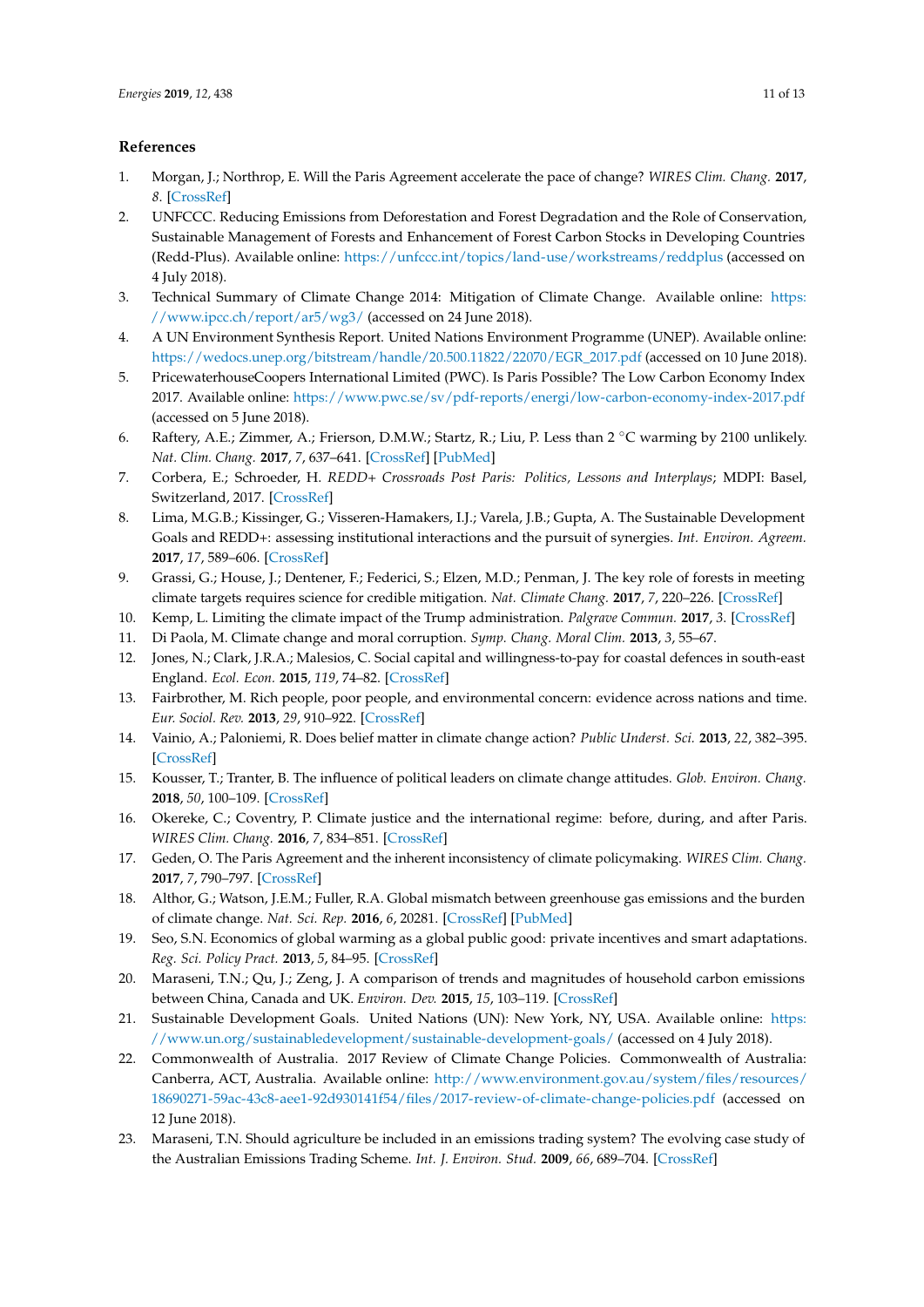- <span id="page-11-0"></span>24. United Nations Environment Programme. The Emissions Gap Report 2013. Available online: [http://web.](http://web.unep.org/sites/default/files/EGR2013/EmissionsGapReport_2013_high-res.pdf) [unep.org/sites/default/files/EGR2013/EmissionsGapReport\\_2013\\_high-res.pdf](http://web.unep.org/sites/default/files/EGR2013/EmissionsGapReport_2013_high-res.pdf) (accessed on 12 June 2018).
- <span id="page-11-1"></span>25. CAT. Australia. Climate Action Tracker (CAT). Available online: [https://climateactiontracker.org/countries/](https://climateactiontracker.org/countries/australia/) [australia/](https://climateactiontracker.org/countries/australia/) (accessed on 10 July 2018).
- <span id="page-11-2"></span>26. Australian Greenhouse Office. *Land Clearing: A Social History. National Carbon Accounting System, Technical Report no 4*; Australian Greenhouse Office (AGO): Canberra, ACT, Australia, 2000; pp. 492–515.
- <span id="page-11-3"></span>27. Department of Agriculture and Water Resources. Australia's State of the Forests Report. Department of Agriculture and Water Resources: Canberra, ACT, Australia. Available online: [http://www.agriculture.gov.](http://www.agriculture.gov.au/abares/forestsaustralia/Pages/SOFR/default.aspx) [au/abares/forestsaustralia/Pages/SOFR/default.aspx](http://www.agriculture.gov.au/abares/forestsaustralia/Pages/SOFR/default.aspx) (accessed on 4 July 2018).
- <span id="page-11-4"></span>28. Maraseni, T.N. Re-evaluating Land Use Choices to Incorporate Carbon Values: A Case Study in the South Burnett Region of Queensland. Ph.D. Thesis, University of Southern Queensland, Toowoomba, QLD, Australia, December 2007.
- <span id="page-11-5"></span>29. Australian Government. Australia's Emissions Projections 2016. Commonwealth of Australia: Canberra, ACT, Australia. Available online: [https://www.environment.gov.au/system/files/resources/9437fe27-64f4-](https://www.environment.gov.au/system/files/resources/9437fe27-64f4-4d16-b3f1-4e03c2f7b0d7/files/aust-emissions-projections-2016.pdf) [4d16-b3f1-4e03c2f7b0d7/files/aust-emissions-projections-2016.pdf](https://www.environment.gov.au/system/files/resources/9437fe27-64f4-4d16-b3f1-4e03c2f7b0d7/files/aust-emissions-projections-2016.pdf) (accessed on 15 December 2018).
- <span id="page-11-6"></span>30. UNFCCC. Time series-Annex 1 data. Available online: [http://di.unfccc.int/time\\_series](http://di.unfccc.int/time_series) (accessed on 4 July 2018).
- <span id="page-11-7"></span>31. Department of Environment and Energy. *Quarterly Update of Australia's National Greenhouse Gas Inventory: June 2016*; Commonwealth of Australia: Canberra, ACT, Australia, 2016.
- <span id="page-11-8"></span>32. Environment Protection Agency. *Carbon Pollution Emission Guidelines for Existing Stationary Sources: Electric Utility Generating Units*; Environment Protection Agency (EPA): Washington, DC, USA, 2014.
- <span id="page-11-9"></span>33. Maraseni, T.N.; Maroulis, J.; Cockfield, G. An analysis of Australia's carbon pollution reduction scheme. *Int. J. Environ. Stud.* **2009**, *66*, 591–603. [\[CrossRef\]](http://dx.doi.org/10.1080/00207230902916190)
- <span id="page-11-10"></span>34. Clean Energy Regulator. Auction June 2018. Clean Energy Regulator: Canberra, ACT, Australia. Available online: <http://www.cleanenergyregulator.gov.au/ERF/Auctions-results/june-2018> (accessed on 10 July 2018).
- <span id="page-11-11"></span>35. Australian Government. Tracking to 2020—April 2016 Update. Department of Environment: Canberra, ACT, Australia. Available online: [http://www.environment.gov.au/system/files/resources/a977b3b6-ee21-](http://www.environment.gov.au/system/files/resources/a977b3b6-ee21-45dd-87cb-c108e0de91dd/files/factsheet-tracking-2020-april-2016-update.pdf) [45dd-87cb-c108e0de91dd/files/factsheet-tracking-2020-april-2016-update.pdf](http://www.environment.gov.au/system/files/resources/a977b3b6-ee21-45dd-87cb-c108e0de91dd/files/factsheet-tracking-2020-april-2016-update.pdf) (accessed on 10 July 2018).
- <span id="page-11-12"></span>36. Australian Farm Institute. Agriculture Doing All the Work on Reducing Greenhouse Emissions. Available online: [http://farminstitute.org.au/ag-forum/agriculture-doing-all-the-work-on-reducing-greenhouse](http://farminstitute.org.au/ag-forum/agriculture-doing-all-the-work-on-reducing-greenhouse-emissions)[emissions](http://farminstitute.org.au/ag-forum/agriculture-doing-all-the-work-on-reducing-greenhouse-emissions) (accessed on 11 July 2018).
- <span id="page-11-13"></span>37. Maraseni, T.N.; Neupane, P.; Lopez-Casero, F.; Cadman, T. An assessment of the impacts of the REDD+ pilot project on community forests user groups (CFUGs) and their community forests in Nepal. *J. Environ. Manag.* **2014**, *136*, 37–46. [\[CrossRef\]](http://dx.doi.org/10.1016/j.jenvman.2014.01.011)
- <span id="page-11-14"></span>38. Government Scales Back ERF Expectations. Footprint News: Melbourne, VIC, Australia. Available online: <https://www.footprintnews.com.au> (accessed on 10 July 2018).
- <span id="page-11-15"></span>39. Clean Energy Regulator. Calculated Baseline. Clean Energy Regulator: Canberra, ACT, Australia. Available online: [http://www.cleanenergyregulator.gov.au/NGER/The-safeguard-mechanism/Baselines/](http://www.cleanenergyregulator.gov.au/NGER/The-safeguard-mechanism/Baselines/Calculated-baseline) [Calculated-baseline](http://www.cleanenergyregulator.gov.au/NGER/The-safeguard-mechanism/Baselines/Calculated-baseline) (accessed on 10 July 2018).
- <span id="page-11-16"></span>40. Reputex. Choose Your Own Baseline–Industrial Emissions and the Safeguard Mechanism. Reputex Energy: Melbourne, VIC, Australia. Available online: [https://www.reputex.com/research-insights/update-choose](https://www.reputex.com/research-insights/update-choose-your-own-baseline-australias-industrial-emissions-problem/)[your-own-baseline-australias-industrial-emissions-problem/](https://www.reputex.com/research-insights/update-choose-your-own-baseline-australias-industrial-emissions-problem/) (accessed on 10 July 2018).
- <span id="page-11-17"></span>41. Australian Government. Review of Climate Change Policies—Discussion Paper. Department of Environment and Energy: Canberra, ACT, Australia. Available online: [http://www.environment.gov.au/climate-change/](http://www.environment.gov.au/climate-change/review-climate-change-policies/discussion-paper-2017) [review-climate-change-policies/discussion-paper-2017](http://www.environment.gov.au/climate-change/review-climate-change-policies/discussion-paper-2017) (accessed on 10 July 2018).
- <span id="page-11-18"></span>42. Maraseni, T.N. Evaluating the Clean Development Mechanism program. In *Climate Change and Global Policy Regimes*; Cadman, T., Ed.; Towards Institutional Legitimacy, Palgrave Macmillan: London, UK, 2013.
- <span id="page-11-19"></span>43. Energetics. Global Carbon Offset Markets Analysis. Available online: [https://www.qld.](https://www.qld.gov.au/environment/assets/documents/climate/global-offset-markets-analysis-report.pdf) [gov.au/environment/assets/documents/climate/global-offset-markets-analysis-report.pdf](https://www.qld.gov.au/environment/assets/documents/climate/global-offset-markets-analysis-report.pdf) (accessed on 10 July 2018).